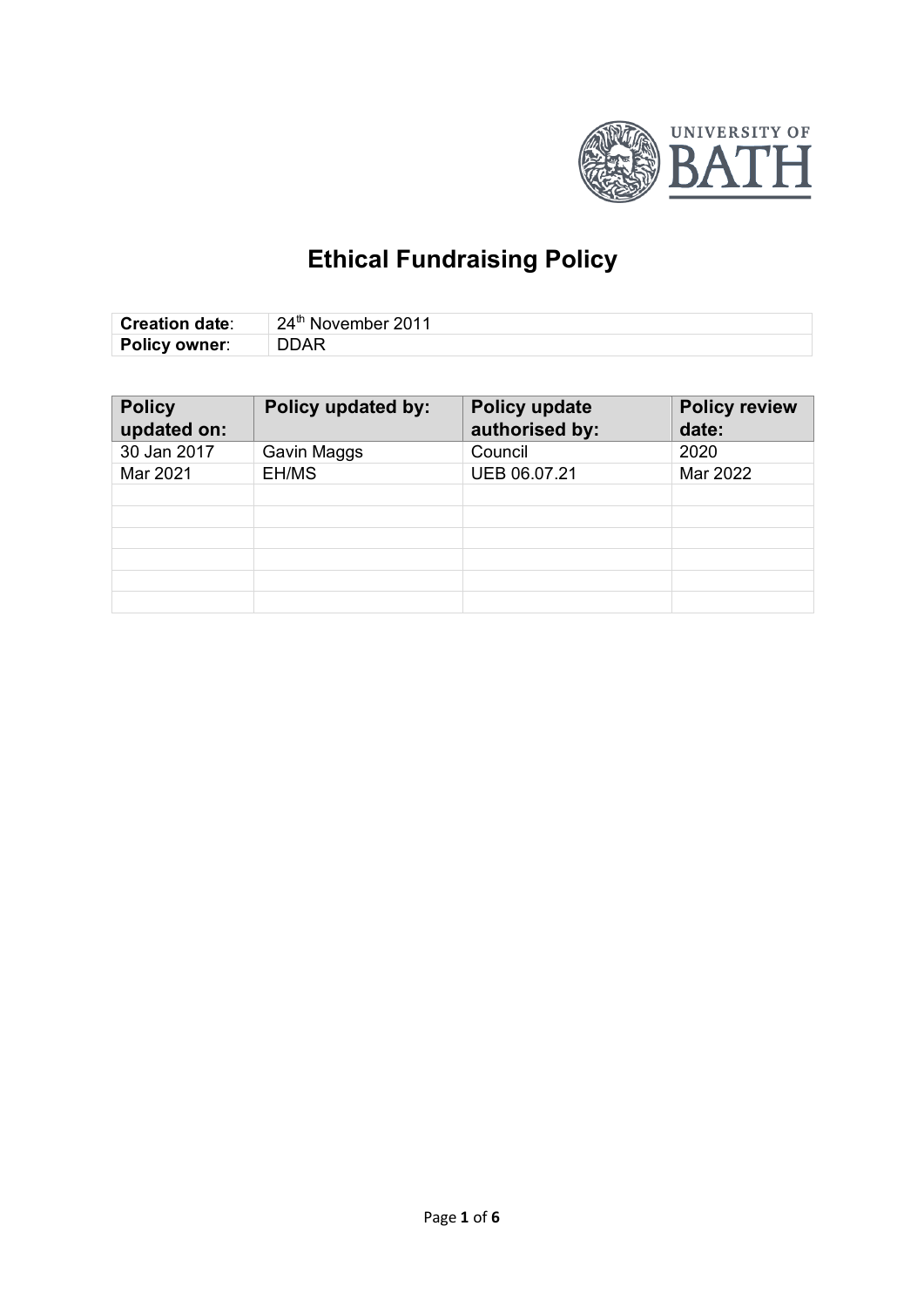## **ETHICAL FUNDRAISING POLICY FOR THE UNIVERSITY OF BATH**

## **Introduction**

All those involved in fundraising for charitable organisations, including universities, whether they are fundraising professionals or volunteers, have a responsibility to donors, to the organisation, and to the cause that is being supported.

At the heart of fundraising ethics lies the need to ensure that our mission, our sense of personal and organisational integrity, and the trust of the donor are not violated. This requires openness, transparency and respect.

Further, there is a need for the University to ensure that it does not expose itself by accepting donations from questionable or inappropriate sources.

To this end this Ethical Fundraising Policy has been created for use by the University of Bath, and in particular its Department of Development & Alumni Relations.

This Policy takes into account the Fundraising Regulator's Code of Fundraising Practice and the legal requirements identified in that code, and covers five areas of activity:

- 1. Donors' Rights
- 2. Fundraising Practices
- 3. Financial Accountability
- 4. Acceptable sources of funding
- 5. Data Protection and Prospect Research

## **1. Donors' Rights**

- 1.1. All fundraising solicitations by or on behalf of the University of Bath will disclose the University's name and the purpose for which the funds are requested. Solicitations (however transmitted) will also include its address or other contact information.
- 1.2. Donors and prospective donors are entitled to the following, promptly upon request:
	- the most recent annual report and financial statements of the University of Bath;
	- confirmation of the charitable status of the University of Bath;
	- a copy of this Policy.
- 1.3. Donors and prospective donors are entitled to know, upon request, whether an individual soliciting funds on behalf of the University is a volunteer, an employee, or a consultant or freelance fundraiser working on behalf of the University.
- 1.4. Donors will be encouraged in writing to seek independent advice if the University has any reason to believe that a proposed gift might significantly affect the donor's financial position, taxable income, or relationship with other family members. It will remain the donor's responsibility to consider such matters prior to making a gift.
- 1.5. Donors' requests to remain anonymous will be respected as far as is legally, practically, and ethically possible.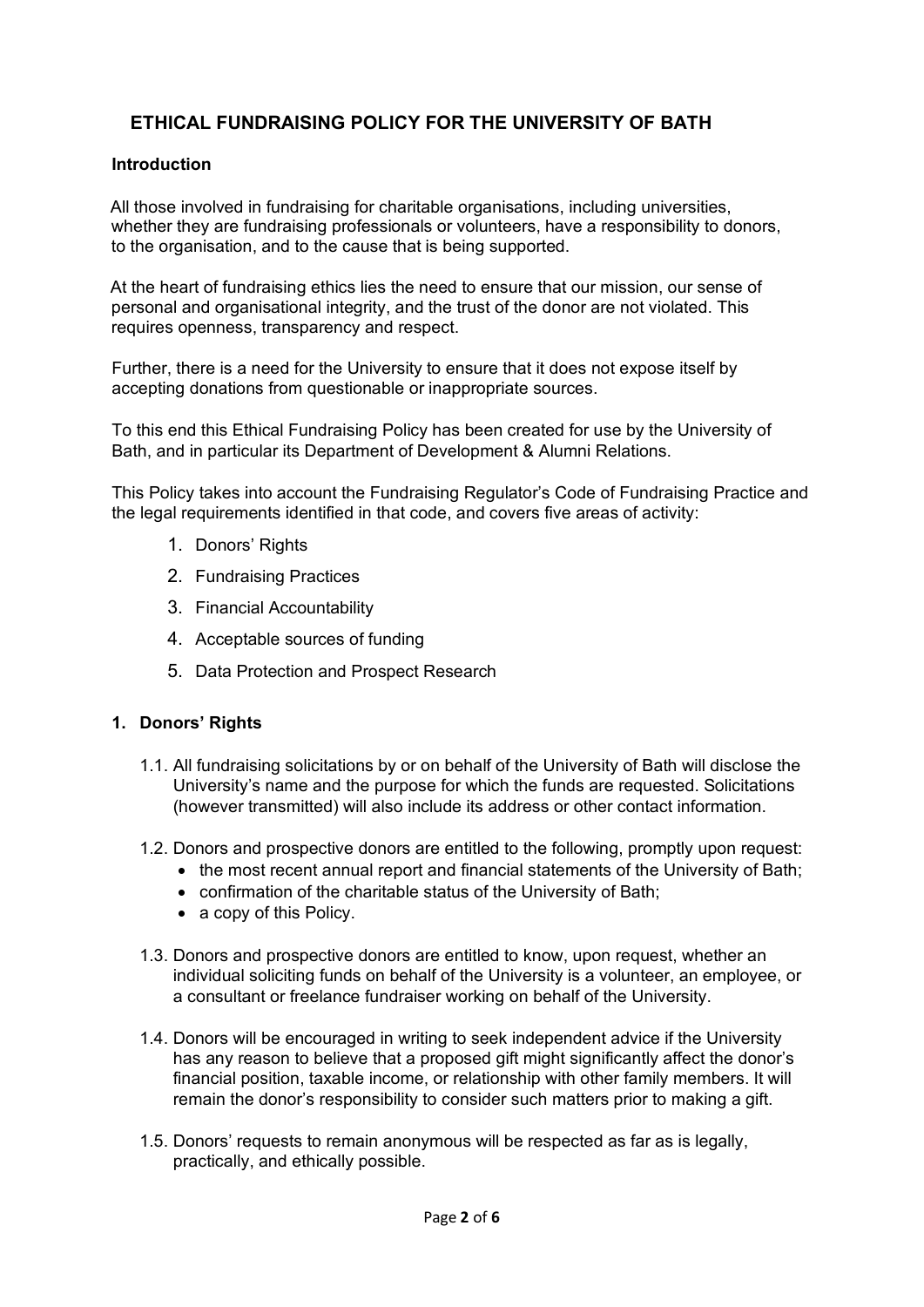- 1.6. The privacy of donors will be respected. Any donor records that are maintained by the University will be kept confidential to the greatest extent possible. Donors have the right to see their own donor record, and to challenge its accuracy.
- 1.7. Donors and prospective donors will be treated with respect. Every effort will be made to honour their requests to:
	- limit the frequency of solicitations;
	- not be solicited by telephone or other technology;
	- limit the amount or frequency of printed or online material concerning the University that they are sent.

Donors or prospective donors who request no further contact will not be contacted for fundraising purposes.

- 1.8. Donors have the right to ask that their donations be allocated to a specific area of University activity, and the University will meet these requests, wherever possible and appropriate in order to deliver its mission. (See Financial Accountability, point 3 for the treatment of restricted donations).
- 1.9. The University will respond promptly to a complaint by a donor or prospective donor about any matter that is addressed in this ethics policy. A designated member of the Department of Development and Alumni Relations will attempt to satisfy the complainant's concerns in the first instance. A complainant who remains dissatisfied may request in writing a review of their complaint by the Director of Policy and Planning and will be advised of the outcome of this review.

## **2. Fundraising Practices**

- 2.1. Fundraising solicitations on behalf of the University of Bath will:
	- be truthful;
	- accurately describe the University's activities and the intended use of donated funds; and
	- respect the dignity and privacy of those who benefit from the University's activities
- 2.2. Volunteers, employees and hired fundraisers who solicit or receive funds on behalf of the University shall:
	- adhere to the provisions of this Policy;
	- act with fairness, integrity, and in accordance with all applicable laws;
	- adhere to the provisions of applicable professional codes of ethics and standards of practice;
	- cease solicitation of a prospective donor on request;
	- disclose immediately to the University any actual or apparent conflict of interest;
	- not accept donations for purposes that are inconsistent with the University's objects or mission; and
	- ensure that no inappropriate benefit is secured by a donor in return for a gift.
- 2.3. Paid fundraisers, whether staff or consultants, will be compensated by a salary, retainer, or fee, and will not be paid finders' fees, commissions, or other payments based on either the number of gifts received, or the value of funds raised.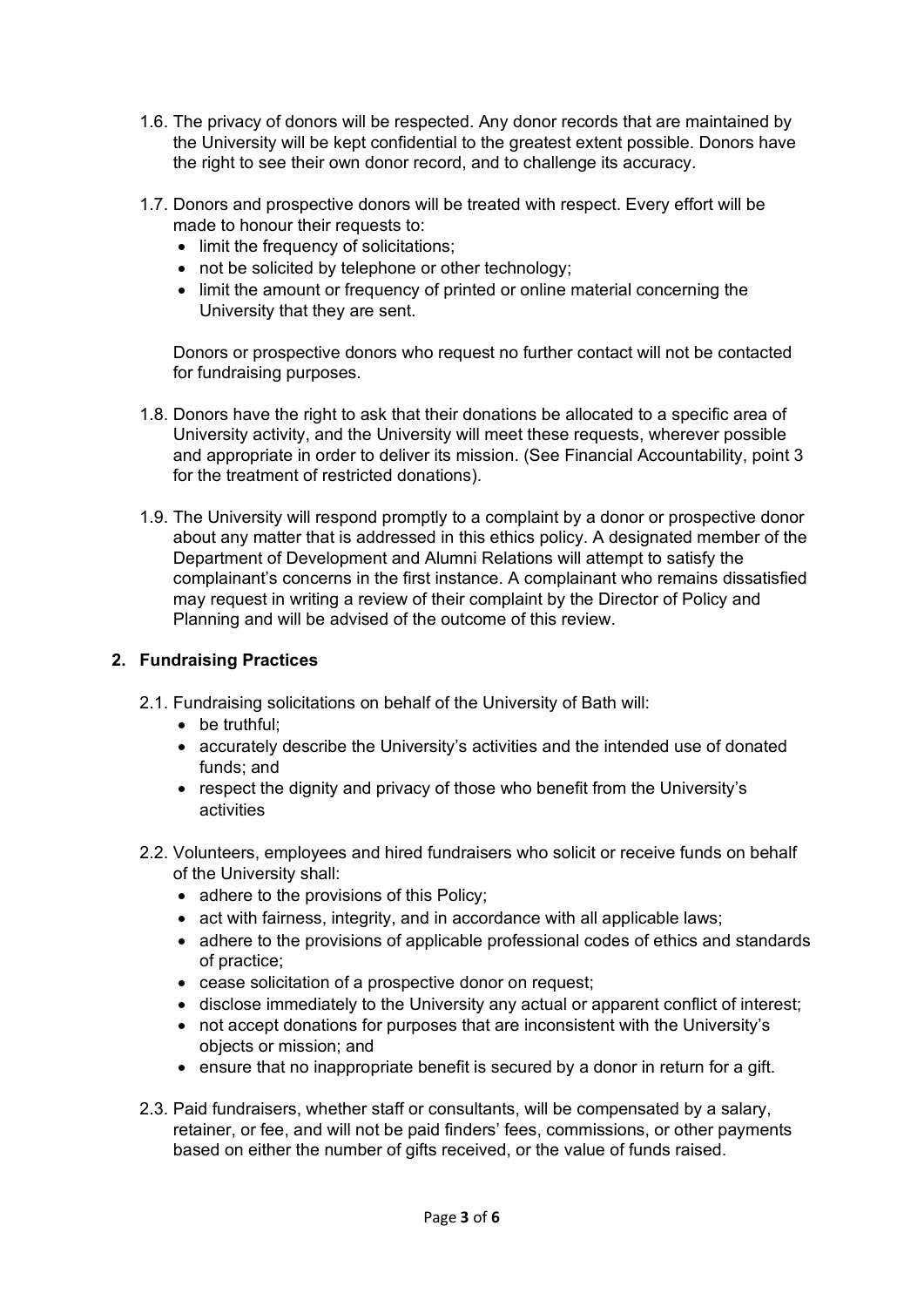- 2.4. The University will not sell or exchange personal details of donors.
- 2.5. The University will abide by all applicable laws and regulations relating to the acceptance, solicitation and use of donations.
- 2.6. The University will meet the provisions of the Bribery Act and other relevant legislation intended to protect against bribery in respect of donations.
- 2.7. The Vice-Chancellor will be informed at least annually of the number, type, and disposition of complaints received from donors or prospective donors about matters that are addressed in this Policy.

## **3. Financial Accountability**

- 3.1. The University of Bath's financial affairs will be conducted in a responsible manner, consistent with the ethical obligations of stewardship and the legal requirements of national regulators.
- 3.2. All donations will be used to support the mission of the University of Bath.
- 3.3. All restricted donations will be used as agreed with the donor. If necessary due to programme or organisational changes, alternative uses will be discussed where possible with the donor or the donor's legal designate(s). If the donor is deceased or legally incompetent, and the University is unable to contact a legal designate, the donation will be used in a manner that is as consistent as possible with the donor's original intent.
- 3.4. An annual financial report produced by the Department of Development and Alumni Relations in accordance with generally accepted accounting principles and standards will:
	- disclose the total amount of donation income and expenditure;
	- be factual and accurate in all material respects.
- 3.5. The cost effectiveness of the University's fundraising programme will be reviewed as part of an annual report to Council.

## **4. Acceptable Sources of Philanthropic Funding**

- 4.1. The University of Bath accepts philanthropic funding from a wide variety of public and private sector sources willing to support it in accomplishing its mission.
- 4.2. When conversations are initiated regarding gifts of >£100,000 our due diligence procedure is instigated to ensure that the donation does not pose any reputational risk to the University or the individual departments. When required due diligence will be undertaken on gifts below this level; profiling and research of donors is carried out for both standard solicitation and legacy gifts.
- 4.3. The University will not accept philanthropic funding in cases where to do so would not be in the best interests of the University i.e. might:
	- compromise its status as an independent institution;
	- limit freedom of enquiry or lead to the suppression or falsification of academic research;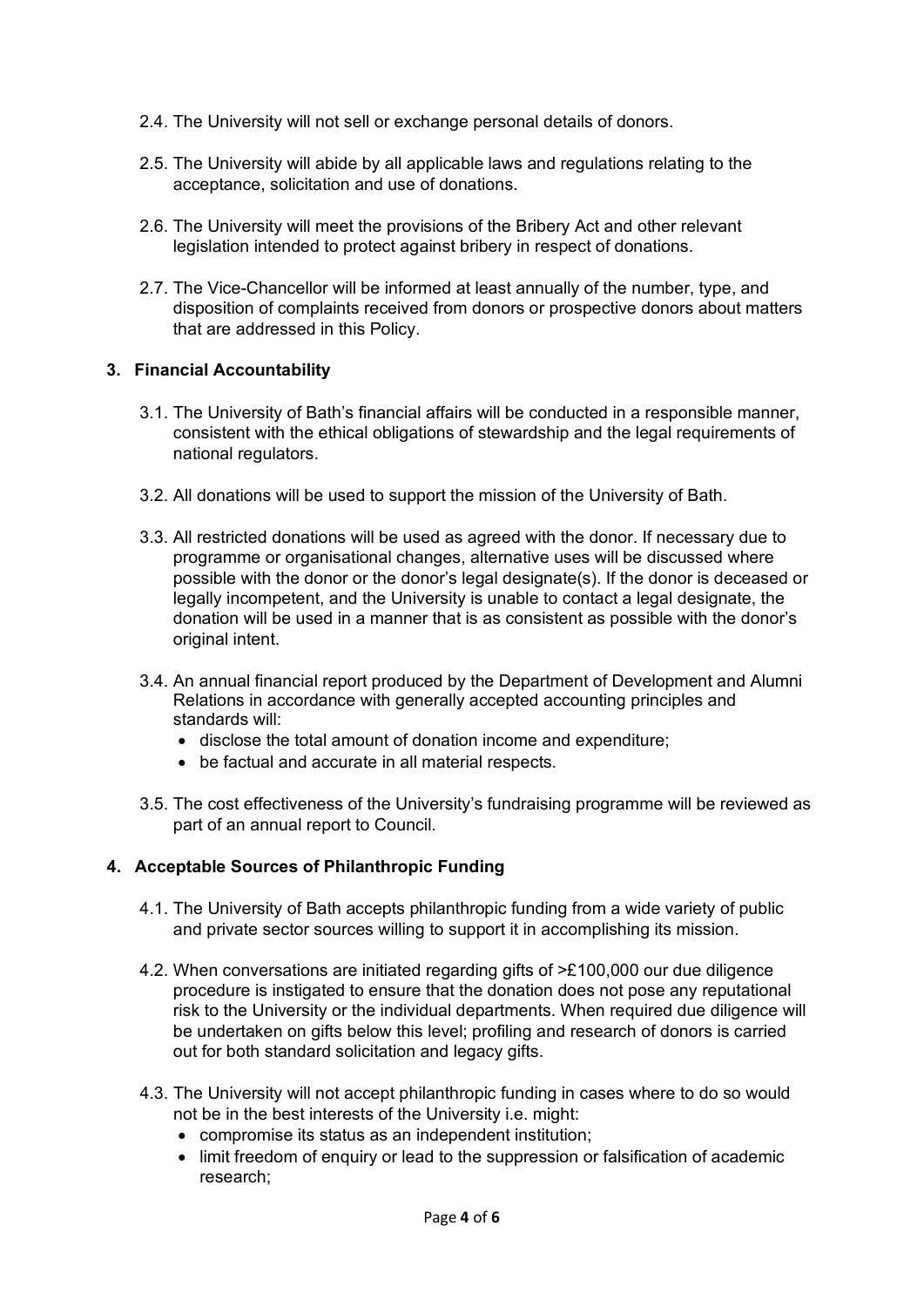- create unacceptable conflicts of interest;
- expose the University to undue adverse publicity or reputational risk;
- conflict with our Code of Ethics
- cause any other damage, including financial damage, for example, deterring other donors to the University; or
- in any other way be in conflict with the values and aims of the University
- 4.4. If the Director of Development and Alumni Relations feels that a donation or prospective donation might conflict with any of the principles set out above, then the gift or donor will be referred for further scrutiny by the Research & Resources team. Following this further scrutiny, if there are still concerns that the donation or donor might conflict with the principles, the matter will be brought to the attention of the Vice-Chancellor.
- 4.5. If the Vice-Chancellor does not consider there to be a conflict, then the solicitation plan will resume; if the Vice-Chancellor agrees that that there is a conflict, then the solicitation plan will cease.
- 4.6. If the Vice-Chancellor agrees that there might be a conflict then the matter will be referred to the Ethics Committee for determination as to whether or not the gift should be accepted or, if a potential or current donor is under consideration, whether any donation from that donor should be accepted.
- 4.7. If the Ethics Committee considers that there are significant issues involved it may seek advice, formally or informally, from the University Council or from nominated persons unconnected to the University before making a decision. The sole consideration of the panel in making a decision will be, in the light of all available information, if the best interests of the University of Bath are served in accepting or refusing the donation in question.
- 4.8. If the Ethics Committee does not consider there to be a conflict, then the solicitation plan will resume. If the Ethics Committee agrees that there is a conflict, then the solicitation plan will cease.
- 4.9. Where concerns are raised under this Policy about a gift that has already been accepted by the University, a similar process of consideration and scrutiny will be followed to that set out above in order to determine whether it is appropriate to retain the gift, to return it to the donor or to take any other action in relation to the gift.

In addition, the Director of Development and Alumni Relations is to inform the Vice-Chancellor of all donations of £100,000 or more for consideration whether or not s/he believes there is conflict with any of the principles set out above

## **5. Prospect Research and Data Protection**

5.1. The Department of Development and Alumni Relations will ensure it is in compliance with the Data Protection Act 2018, the UK General Data Protection Regulation (UK GDPR). and the Privacy and Electronic Communications Regulations 2003, and follows the advice given by the Director of Policy and Planning so that it does not obtain, process, store, sell or pass on data unlawfully.